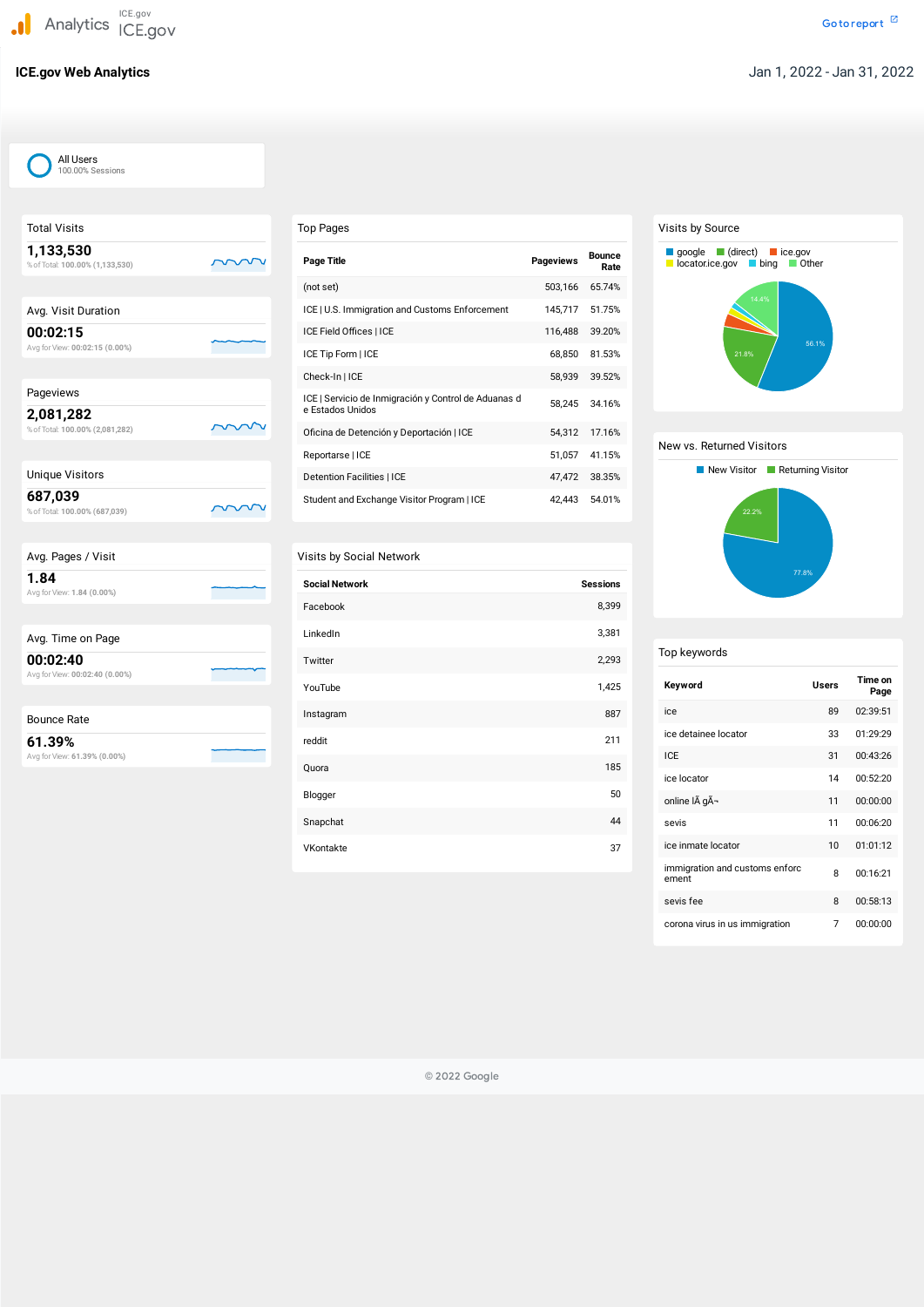**DHS.gov Customer Satisfaction Survey**

1/1/22- 1/31/22

#### **Overall Customer Satisfaction Score 66.03**

#### **How would you rate your overall experience today? 63.19 Answer Choices Responses Points Score** ▪ Outstanding 1141 100 114100 ■ Above Average 792 75 59400 **•** Average 1926 50 46300 **46300** ▪ Below Average 272 25 6800 ▪ Poor 455 0 0 **Total 3586 226600 Were you able to complete the purpose of your visit? 59.59 Answer Choices Responses Points Score** ▪ Yes 2137 100 213700 ▪ No 1449 0 0 **Total 3586 213700 83.97 Answer Choices Responses Points Score** ▪ Yes 2378 100 237800 ▪ No 454 0 0 **Total 2832 237800 Will you recommend this website to a friend or colleague? 78.77 Would you still return to this website if you could get this information or service from another source?**

| <b>Answer Choices</b> | <b>Responses</b> | <b>Points</b> | Score  |
|-----------------------|------------------|---------------|--------|
| • Yes                 | 2260             | 100           | 226000 |
| • No                  | 609              |               |        |
| <b>Total</b>          | 2869             |               | 226000 |

#### **Please describe your experience finding your way around**

#### **(navigating)ICE.gov today.**

NOTE: Excludes "Other" responses

| <b>Answer Choices</b>                                                     | <b>Responses</b> | <b>Points</b> | Score  |
|---------------------------------------------------------------------------|------------------|---------------|--------|
| • Encountered no difficulties                                             | 1392             | 100           | 139200 |
| • Had technical difficulties (e.g. error messages, broken links)          | 157              | 0             |        |
| • Links did not take me where I expected                                  | 200              | 0             |        |
| . Links / labels are difficult to understand, they are not intuitive      | 77               | 0             | 0      |
| . Navigated to general area but couldn't find the specific content needed | 370              | 0             | ი      |
| • Too many links or navigational choices                                  | 123              | <sup>0</sup>  |        |
| . Would often feel lost, not know where I was                             | 134              | <sup>0</sup>  |        |
| Total                                                                     | 2453             |               | 139200 |

#### **How was your experience using our site search? 46.98**

NOTE: Excludes "Did not use search" and "Other" responses

| <b>Answer Choices</b>                                   | <b>Responses</b> | <b>Points</b> | Score        |
|---------------------------------------------------------|------------------|---------------|--------------|
| • Encountered no difficulties                           | 771              | 100           | 77100        |
| I was not sure what words to use in my search           | 171              |               |              |
| • Results were not helpful                              | 282              |               | O            |
| . Results were not relevant to my search terms or needs | 141              |               | 0            |
| • Results were too similar / redundant                  | 67               | o             | <sup>0</sup> |
| • Returned not enough or no results                     | 132              |               |              |
| • Returned too many results                             | 77               |               |              |
| Total                                                   | 1641             |               | 77100        |

**56.75**